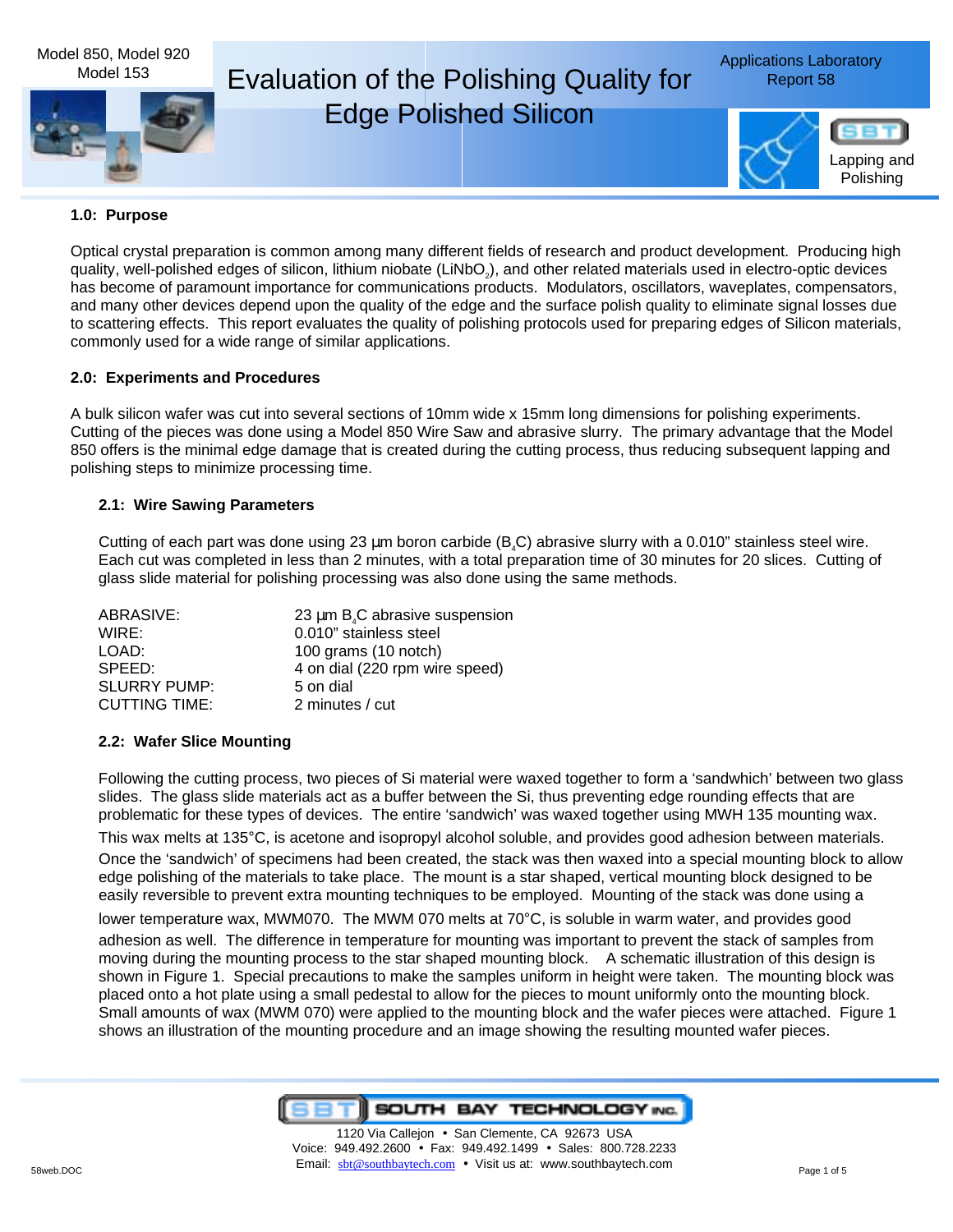

**Figure 1:** Illustration of the mounting process used for attaching the wafer pieces to the mounting block. The mounting block is placed onto a spacer and leveling plate all on the surface of the hot plate to facilitate even mounting of the wafer pieces. Wax is applied to the mounting block and the assembly is allowed to cool.

Following the mounting of the wafer pieces the assembly (wafer pieces mounted to the star shaped mounting block) was placed into the Model 153 Edge Polishing Lapping and Polishing Fixture. The Model 153 is unique in that it allows for virtually any length of specimen to be mounted into the fixture while controlling the thickness that is removed from the specimen. A schematic illustration of the fixture is shown in Figure 2.



**Figure 2:** Schematic illustration of the Model 153 Laser Rod Polishing Fixture. The illustration on the left shows the original design for lapping and polishing laser rod crystals. The illustration at right shows a modified mounting block designed to accommodate square wafer pieces as prepared in this report.

A- Laser rod; B- Wafer piece; C- Mounting plate; D- Micrometer dial; E- Draw rod

# **2.3: Lapping**

Lapping and polishing the end faces of the Si wafer pieces is needed to remove mechanical damage from the sawing process and to produce the smooth, high quality polish necessary for most optical materials. Lapping the specimen to produce a flat, uniform surface is required for making the edges perpendicular to the surface of the wafer piece and to eliminate any uneven edges that may have been produced in the wire sawing operation.

Initial lapping was completed using a flat, cast iron lapping plate with boron carbide ( $B_4C$ ) abrasive suspension. The plate is first conditioned to remove any surface irregularities present on the lapping plate and to charge the plate with the desired abrasive particle size. Conditioning is carried out for about 30 minutes using a 14 µm B<sub>4</sub>C abrasive suspension with a conditioning ring and Model 92002 Workstation. After plate conditioning is completed, the Model 153 is set up to remove 500 microns and the fixture is lapped for 20 minutes.

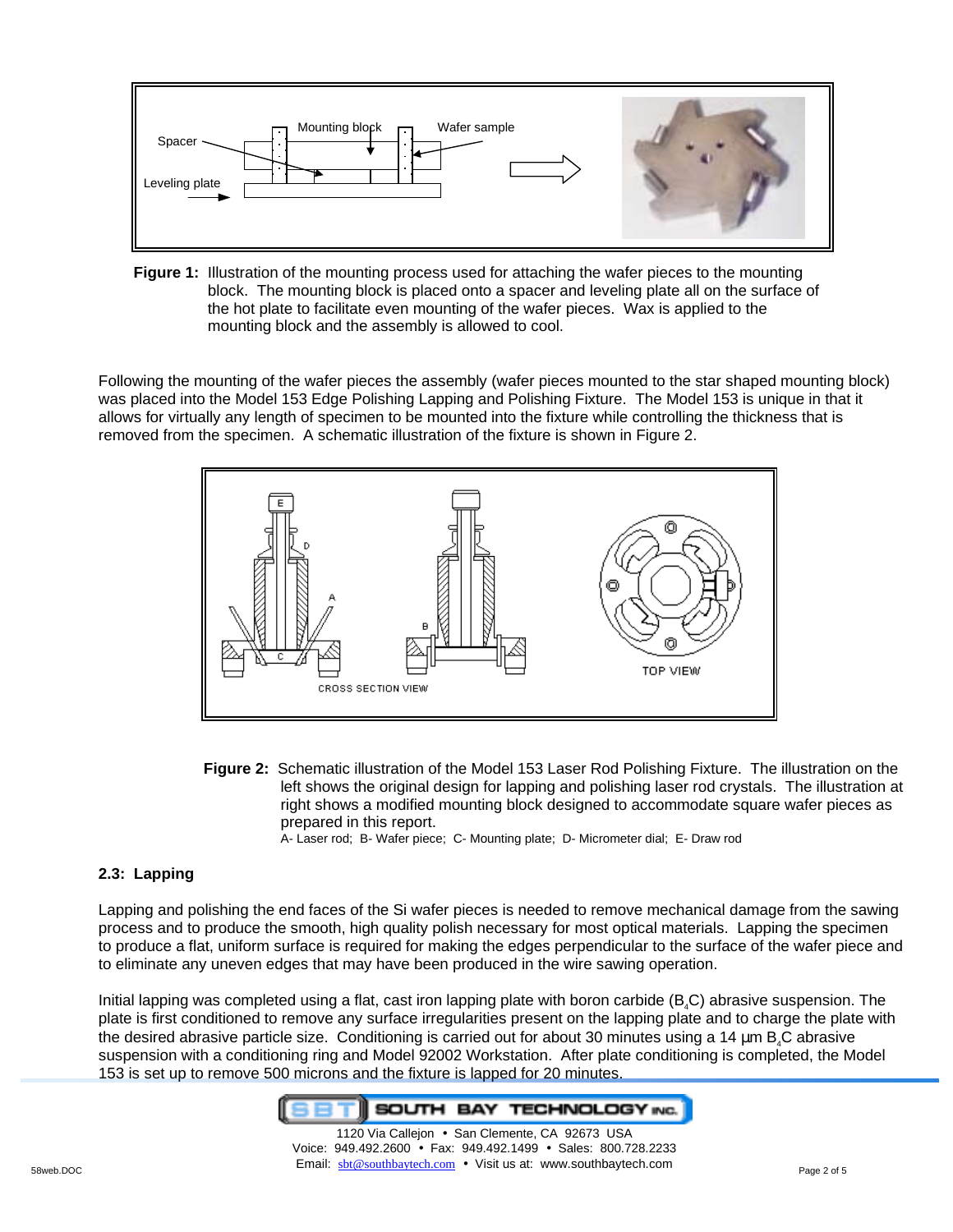## **2.4: Polishing**

Polishing is needed for removing the mechanical damage from lapping and to produce the optical quality polish required for device production.

#### **2.4.1: Modified Diamond Film Polishing Procedure**

Samples were produced using a modified procedure where abrasive suspension was used in conjunction with the diamond lapping films. Final polishing using an embedded lapping film with colloidal silica particles was used to produce the final surface finish. The procedure is described below.

## **3 µm Diamond Film with 1 µm Al<sub>2</sub>O<sub>3</sub> Suspension**

| LAP SPEED:             | 2 (110 RPM) | LOAD:     | 100 GRAMS                                           |
|------------------------|-------------|-----------|-----------------------------------------------------|
| ARM SPEED:             | 10 (40 RPM) | ABRASIVE: | 1 $\mu$ m Al <sub>2</sub> O <sub>3</sub> suspension |
| TIME:                  | 15 minutes  |           |                                                     |
| SLURRY DRIP RATE: None |             |           |                                                     |

#### **1 µm Diamond Film with 0.5 µm Al<sub>2</sub>O<sub>3</sub> Suspension**

| LAP SPEED:             | 2 (110 RPM) | LOAD:     | 100 GRAMS                                             |
|------------------------|-------------|-----------|-------------------------------------------------------|
| ARM SPEED:             | 10 (40 RPM) | ABRASIVE: | $0.5 \mu m$ Al <sub>2</sub> O <sub>3</sub> suspension |
| TIME:                  | 15 minutes  |           |                                                       |
| SLURRY DRIP RATE: None |             |           |                                                       |

#### **0.08** µ**m Colloidal Silica Film with 0.08** µ**m SuperSil Suspension**

| LAP SPEED:             | 2 (110 RPM) | LOAD:     | 100 GRAMS                   |
|------------------------|-------------|-----------|-----------------------------|
| ARM SPEED:             | 10 (40 RPM) | ABRASIVE: | 0.08 µm SuperSil Suspension |
| TIME:                  | 15 minutes  |           |                             |
| SLURRY DRIP RATE: None |             |           |                             |

#### **4.0: Results**

Following the preparation of the edges, each of the specimens were removed from the mounting block and cleaned. All of the edges were cleaned using optical grade wipes with acetone and isopropyl alcohol. Removal of any contamination from the surface without scratching the edge is critical both to device quality and to the measurement techniques applied. After the specimens were cleaned the surface quality of the specimens was evaluated using an inverted light microscope equipped with a Kodak MDS 120 Digital Camera. The microscope was fitted with a C-mount adapter to allow for digital images to be captured with the Unitron Inverted Microscope. A series of pictures were taken and are displayed below to illustrate the surface quality obtained from the process.

#### **4.1: Modified Diamond Film Result**

The image below is a montage of several images taken of the Silicon surface following polishing with the protocol described in Section 2.4.3. Two pieces of Si are waxed together and the surface quality shown is improved over the diamond film process. Surface damage and scratches have all been removed (with a few minor exceptions), illustrating the proper quality of polish desired for these applications.



58web.DOC **Email:** sbt@southbaytech.com • Visit us at: www.southbaytech.com Page 3 of 5 1120 Via Calleion · San Clemente, CA 92673 USA Voice: 949.492.2600 • Fax: 949.492.1499 • Sales: 800.728.2233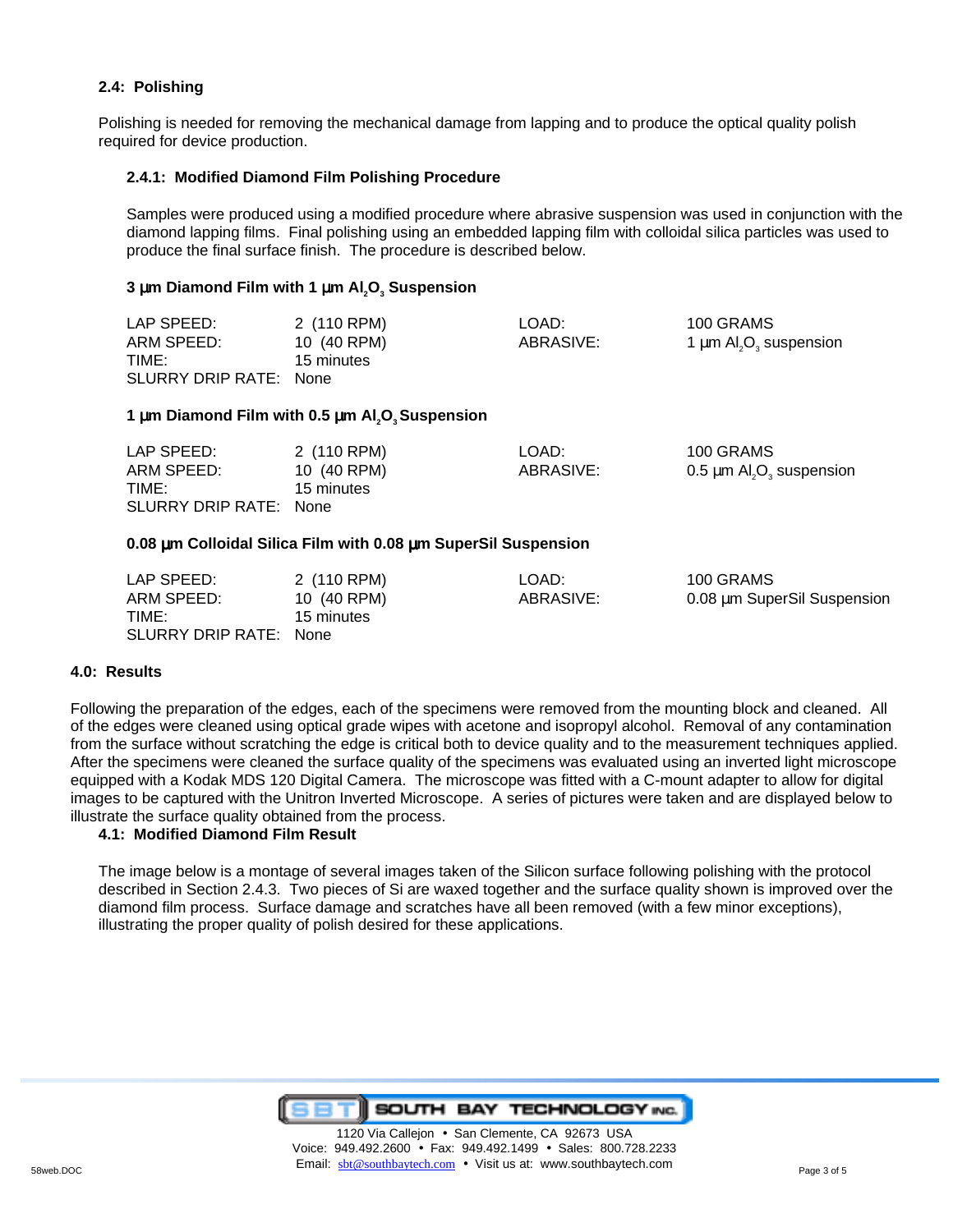

**Figure 3:** OLM image montage of the silicon surface after edge polishing. The combined abrasive suspension / diamond film process exhibits a superior surface finish than those previously obtained in this report.

## **5.0: Surface Roughness Measurements**

Quantifying the surface roughness after polishing is a critical step in determining the performance of the polishing protocol. After the specimens were polished, a laser confocal measurement tool was used to evaluate the surface roughness in local areas of the edge polished wafers. Several measurements were taken at various points on the edgepolished surface, and the average of these measurements were then taken and plotted into the surface scans shown below. Each scan was run perpendicular to the interface between the two Silicon wafer pieces.

Using the laser confocal measurement tool manufactured by Keyence Corporation, the average surface roughness of the edge polished Silicon was obtained. The confocal tool uses a principle known as the 'active confocal principle', where a focused laser is placed on the surface to profile and the specimen is scanned below the laser. A tuning fork located in the optics oscillates and records the position of the reflected beam at any given point, thus translating the signal into a measurement of the surface roughness. A simple diagram of the system is shown below.



**Figure 4:** Schematic illustration of the laser confocal measurement tool. A focused laser is directed onto the surface of the specimen by a set of optics inside the confocal measuring tool. A tuning fork oscillates the laser to focus on the surface, and the reflected signal is focused into a light collecting signal. The exact position of the tuning fork is translated into a vertical measurement and the signal is sent to a computer.



58web.DOC **Email:** sbt@southbaytech.com • Visit us at: www.southbaytech.com Page 4 of 5 1120 Via Callejon • San Clemente, CA 92673 USA Voice: 949.492.2600 • Fax: 949.492.1499 • Sales: 800.728.2233